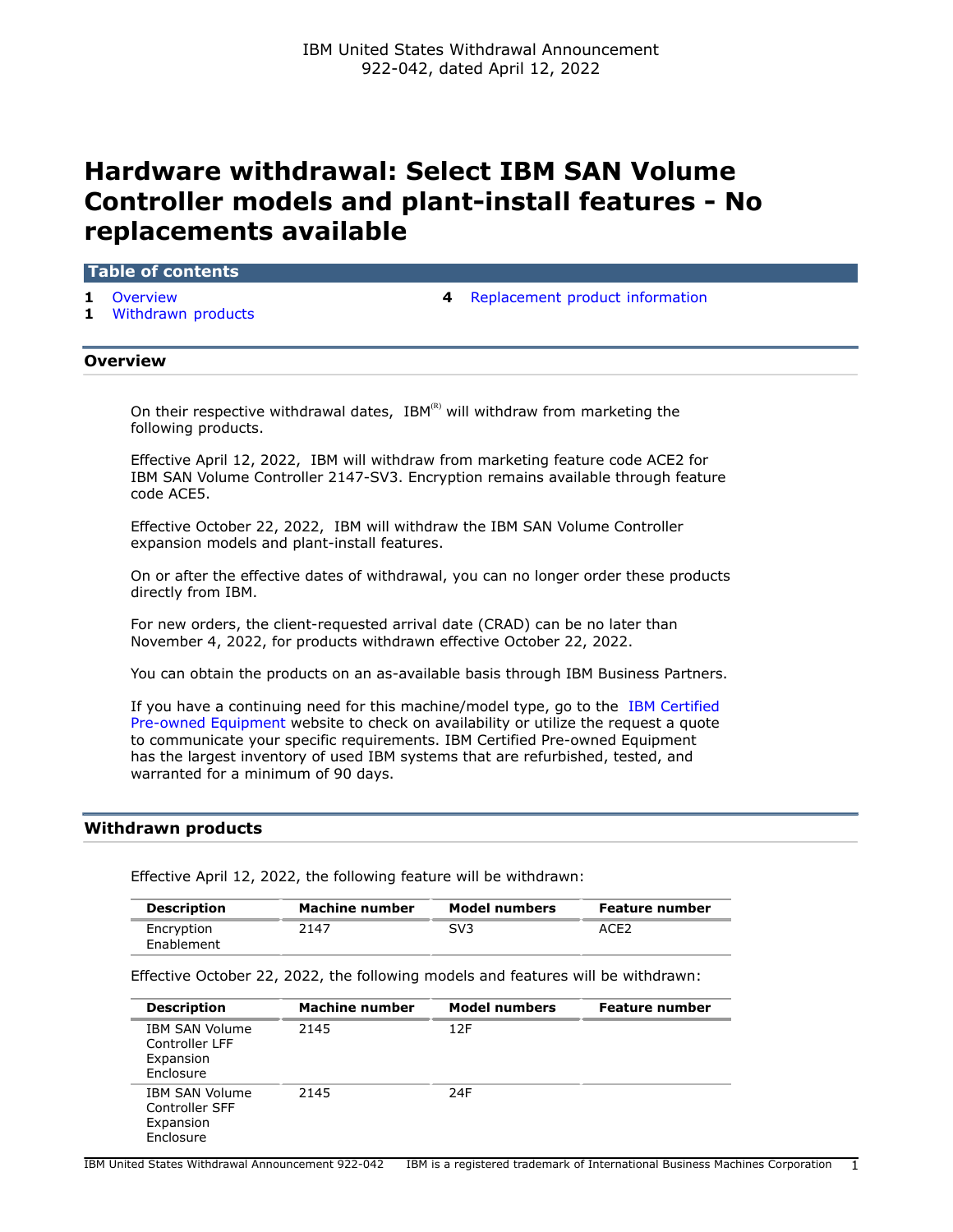| <b>Description</b>                                                                | <b>Machine number</b> | <b>Model numbers</b> | <b>Feature number</b> |
|-----------------------------------------------------------------------------------|-----------------------|----------------------|-----------------------|
| <b>IBM SAN Volume</b><br>Controller High<br>Density LFF<br>Expansion<br>Enclosure | 2145                  | 92F                  |                       |
| <b>IBM SAN Volume</b><br>Controller LFF<br>Expansion<br>Enclosure                 | 2147                  | 12F                  |                       |
| <b>IBM SAN Volume</b><br>Controller SFF<br>Expansion<br>Enclosure                 | 2147                  | 24F                  |                       |
| <b>IBM SAN Volume</b><br>Controller High<br>Density LFF<br>Expansion<br>Enclosure | 2147                  | 92F                  |                       |
| <b>JEMT Indicator</b>                                                             | 2145                  | 12F                  | 0021                  |
| <b>TAA Compliance</b>                                                             | 2145                  | 12F                  | 0983                  |
| RFID Tag AG/AP:<br>902-928 MHz                                                    | 2145                  | 12F                  | A2EV                  |
| RFID Tag EMEA:<br>865.6-867.8 MHz                                                 | 2145                  | 12F                  | A2EW                  |
| Generic Bezel                                                                     | 2145                  | 12F                  | <b>ACZA</b>           |
| Generic Packaging                                                                 | 2145                  | 12F                  | <b>ACZF</b>           |
| Order Type 1<br>Indicator - CTO                                                   | 2145                  | 12F                  | ADN1                  |
| Order Type 2<br>Indicator - MTM<br>Only                                           | 2145                  | 12F                  | ADN2                  |
| Shipping and<br>Handling - Model<br>12F                                           | 2145                  | 12F                  | AGB3                  |
| Non-China Origin                                                                  | 2145                  | 12F                  | ADZ1                  |
| VersaStack<br>Solution Indicator                                                  | 2145                  | 12F                  | AHZC                  |
| Shipping and<br>Handling - No<br>Charge                                           | 2145                  | 12F                  | AG00                  |
| JEMT Indicator                                                                    | 2145                  | 24F                  | 0021                  |
| <b>TAA Compliance</b>                                                             | 2145                  | 24F                  | 0983                  |
| PureApp Gen3<br>Rack Ind.                                                         | 2145                  | 24F                  | 4651                  |
| RFID Tag AG/AP:<br>902-928 MHz                                                    | 2145                  | 24F                  | A2EV                  |
| RFID Tag EMEA:<br>865.6-867.8 MHz                                                 | 2145                  | 24F                  | A2EW                  |
| Generic Bezel                                                                     | 2145                  | 24F                  | <b>ACZA</b>           |
| Generic Packaging                                                                 | 2145                  | 24F                  | <b>ACZF</b>           |
| Order Type 1<br>Indicator - CTO                                                   | 2145                  | 24F                  | ADN1                  |
| Order Type 2<br>Indicator - MTM<br>Only                                           | 2145                  | 24F                  | ADN <sub>2</sub>      |
| Shipping and<br>Handling - No<br>Charge                                           | 2145                  | 24F                  | AG00                  |
| Shipping and<br>Handling - Model<br>24F                                           | 2145                  | 24F                  | AGB2                  |
| PureApp Gen3<br>Solution Ind.                                                     | 2145                  | 24F                  | <b>EHKQ</b>           |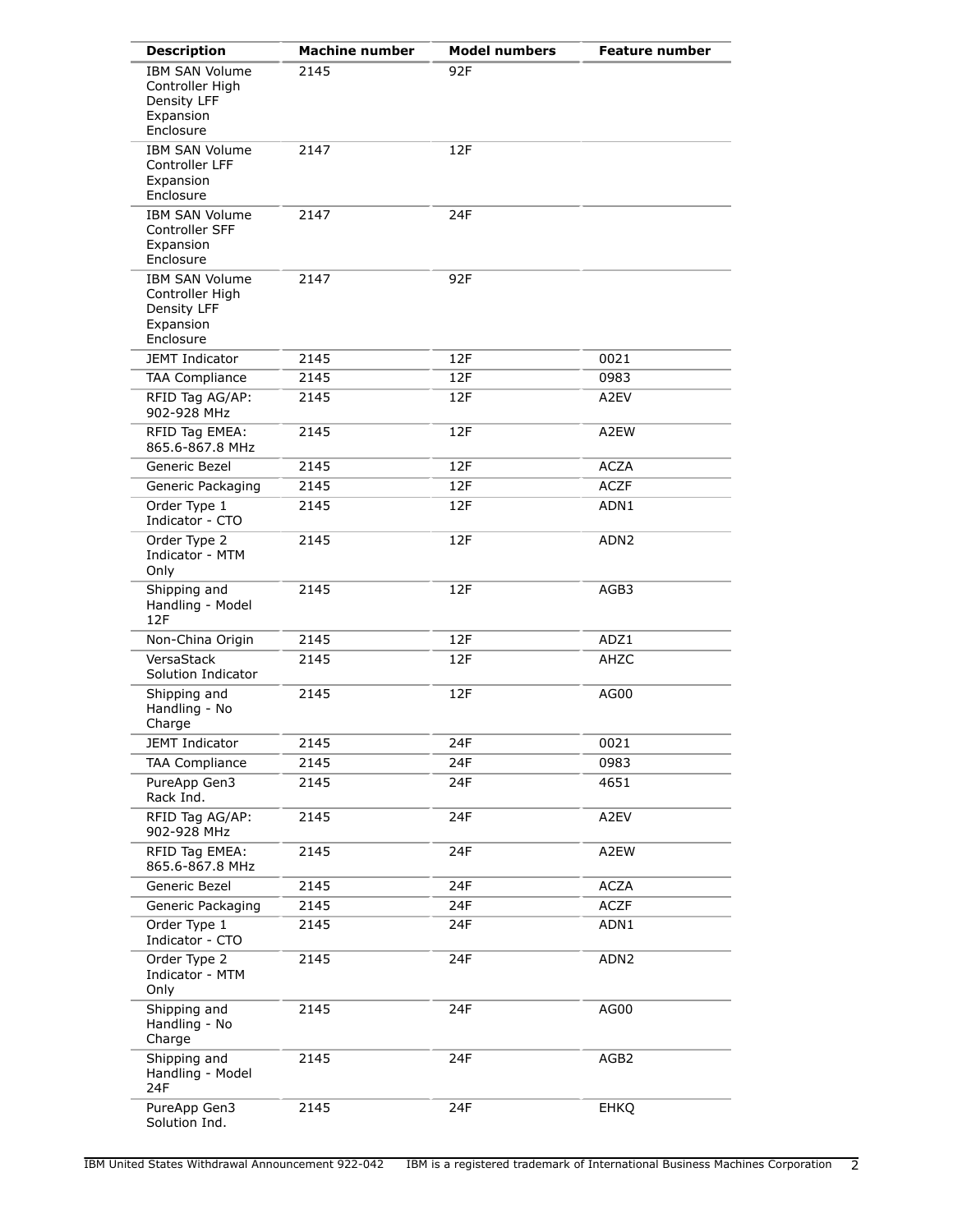| <b>Description</b>                      | <b>Machine number</b> | <b>Model numbers</b> | <b>Feature number</b> |
|-----------------------------------------|-----------------------|----------------------|-----------------------|
| Non-China Origin                        | 2145                  | 24F                  | ADZ1                  |
| VersaStack<br>Solution Indicator        | 2145                  | 24F                  | AHZC                  |
| JEMT Indicator                          | 2145                  | 92F                  | 0021                  |
| <b>TAA Compliance</b>                   | 2145                  | 92F                  | 0983                  |
| RFID Tag AG/AP:<br>902-928 MHz          | 2145                  | 92F                  | A2EV                  |
| RFID Tag EMEA:<br>865.6-867.8 MHz       | 2145                  | 92F                  | A2EW                  |
| Generic Bezel                           | 2145                  | 92F                  | <b>ACZA</b>           |
| Generic Packaging                       | 2145                  | 92F                  | <b>ACZF</b>           |
| Order Type 1<br>Indicator - CTO         | 2145                  | 92F                  | ADN1                  |
| Order Type 2<br>Indicator - MTM<br>Only | 2145                  | 92F                  | ADN <sub>2</sub>      |
| Shipping and<br>Handling - No<br>Charge | 2145                  | 92F                  | AG00                  |
| Shipping and<br>Handling - Model<br>92F | 2145                  | 92F                  | <b>AGCJ</b>           |
| Non-China Origin                        | 2145                  | 92F                  | ADZ1                  |
| VersaStack<br>Solution Indicator        | 2145                  | 92F                  | AHZC                  |
| <b>TAA Compliance</b>                   | 2147                  | 12F                  | 0983                  |
| RFID Tag AG/AP:<br>902-928 MHz          | 2147                  | 12F                  | A2EV                  |
| RFID Tag EMEA:<br>865.6-867.8 MHz       | 2147                  | 12F                  | A2EW                  |
| Generic Bezel                           | 2147                  | 12F                  | <b>ACZA</b>           |
| Generic Packaging                       | 2147                  | 12F                  | <b>ACZF</b>           |
| Order Type 1<br>Indicator - CTO         | 2147                  | 12F                  | ADN1                  |
| Order Type 2<br>Indicator - MTM<br>Only | 2147                  | 12F                  | ADN <sub>2</sub>      |
| Shipping and<br>Handling - Model<br>12F | 2147                  | 12F                  | AGB5                  |
| Non-China Origin                        | 2147                  | 12F                  | ADZ1                  |
| VersaStack<br>Solution Indicator        | 2147                  | 12F                  | AHZC                  |
| Shipping and<br>Handling - No<br>Charge | 2147                  | 12F                  | AG00                  |
| <b>TAA Compliance</b>                   | 2147                  | 24F                  | 0983                  |
| RFID Tag AG/AP:<br>902-928 MHz          | 2147                  | 24F                  | A2EV                  |
| RFID Tag EMEA:<br>865.6-867.8 MHz       | 2147                  | 24F                  | A2EW                  |
| Generic Bezel                           | 2147                  | 24F                  | <b>ACZA</b>           |
| Generic Packaging                       | 2147                  | 24F                  | <b>ACZF</b>           |
| Order Type 1<br>Indicator - CTO         | 2147                  | 24F                  | ADN1                  |
| Order Type 2<br>Indicator - MTM<br>Only | 2147                  | 24F                  | ADN <sub>2</sub>      |
| Shipping and<br>Handling - No<br>Charge | 2147                  | 24F                  | AG00                  |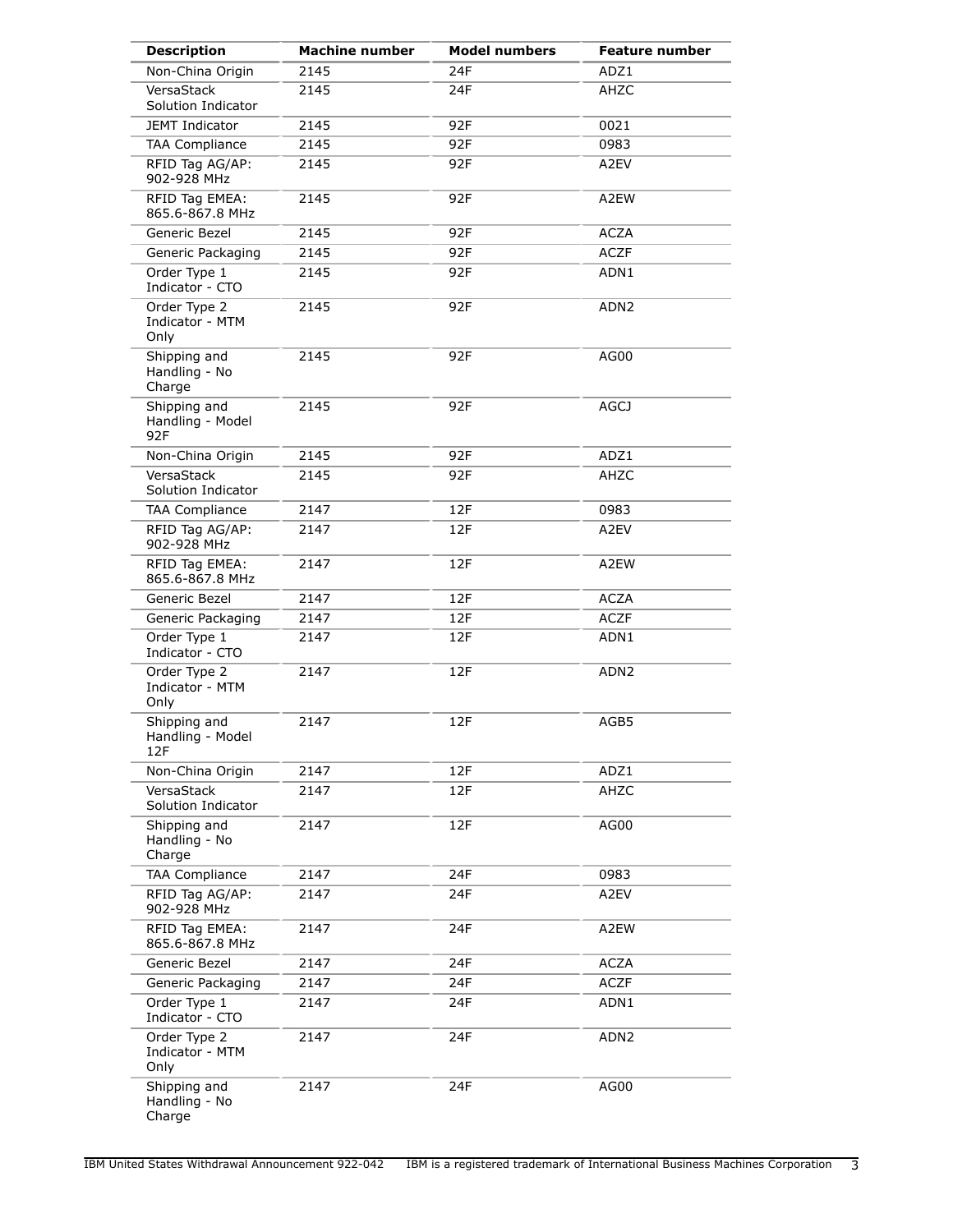| <b>Description</b>                      | <b>Machine number</b> | <b>Model numbers</b> | <b>Feature number</b> |
|-----------------------------------------|-----------------------|----------------------|-----------------------|
| Shipping and<br>Handling - Model<br>24F | 2147                  | 24F                  | AGB4                  |
| PureApp Gen3<br>Solution Ind.           | 2147                  | 24F                  | <b>EHKQ</b>           |
| Non-China Origin                        | 2147                  | 24F                  | ADZ1                  |
| VersaStack<br>Solution Indicator        | 2147                  | 24F                  | AHZC                  |
| <b>TAA Compliance</b>                   | 2147                  | 92F                  | 0983                  |
| RFID Tag AG/AP:<br>902-928 MHz          | 2147                  | 92F                  | A2EV                  |
| RFID Tag EMEA:<br>865.6-867.8 MHz       | 2147                  | 92F                  | A2EW                  |
| Generic Bezel                           | 2147                  | 92F                  | <b>ACZA</b>           |
| Generic Packaging                       | 2147                  | 92F                  | <b>ACZF</b>           |
| Order Type 1<br>Indicator - CTO         | 2147                  | 92F                  | ADN1                  |
| Order Type 2<br>Indicator - MTM<br>Only | 2147                  | 92F                  | ADN <sub>2</sub>      |
| Shipping and<br>Handling - No<br>Charge | 2147                  | 92F                  | AG00                  |
| Shipping and<br>Handling - Model<br>92F | 2147                  | 92F                  | <b>AGCJ</b>           |
| Non-China Origin                        | 2147                  | 92F                  | ADZ1                  |
| VersaStack<br>Solution Indicator        | 2147                  | 92F                  | AHZC                  |
| Shipping and<br>Handling 92F            | 2147                  | 92F                  | <b>AGCK</b>           |

# <span id="page-3-0"></span>**Replacement product information**

None

# **Business Partner information**

If you are an IBM Business Partner acquiring IBM products or services directly from IBM, you may link directly to Business Partner information for this announcement.

### [BP Attachment for Announcement Letter 922-042](https://www.ibm.com/partnerworld/mem/sla.jsp?num=922-042)

### *Trademarks*

IBM is a registered trademark of IBM Corporation in the United States, other countries, or both. Other company, product, and service names may be trademarks or service marks of others.

# *Terms of use*

IBM products and services which are announced and available in your country can be ordered under the applicable standard agreements, terms, conditions, and prices in effect at the time. IBM reserves the right to modify or withdraw this announcement at any time without notice. This announcement is provided for your information only.Additional terms of use are located at

#### [Terms of use](http://www.ibm.com/legal/us/en/)